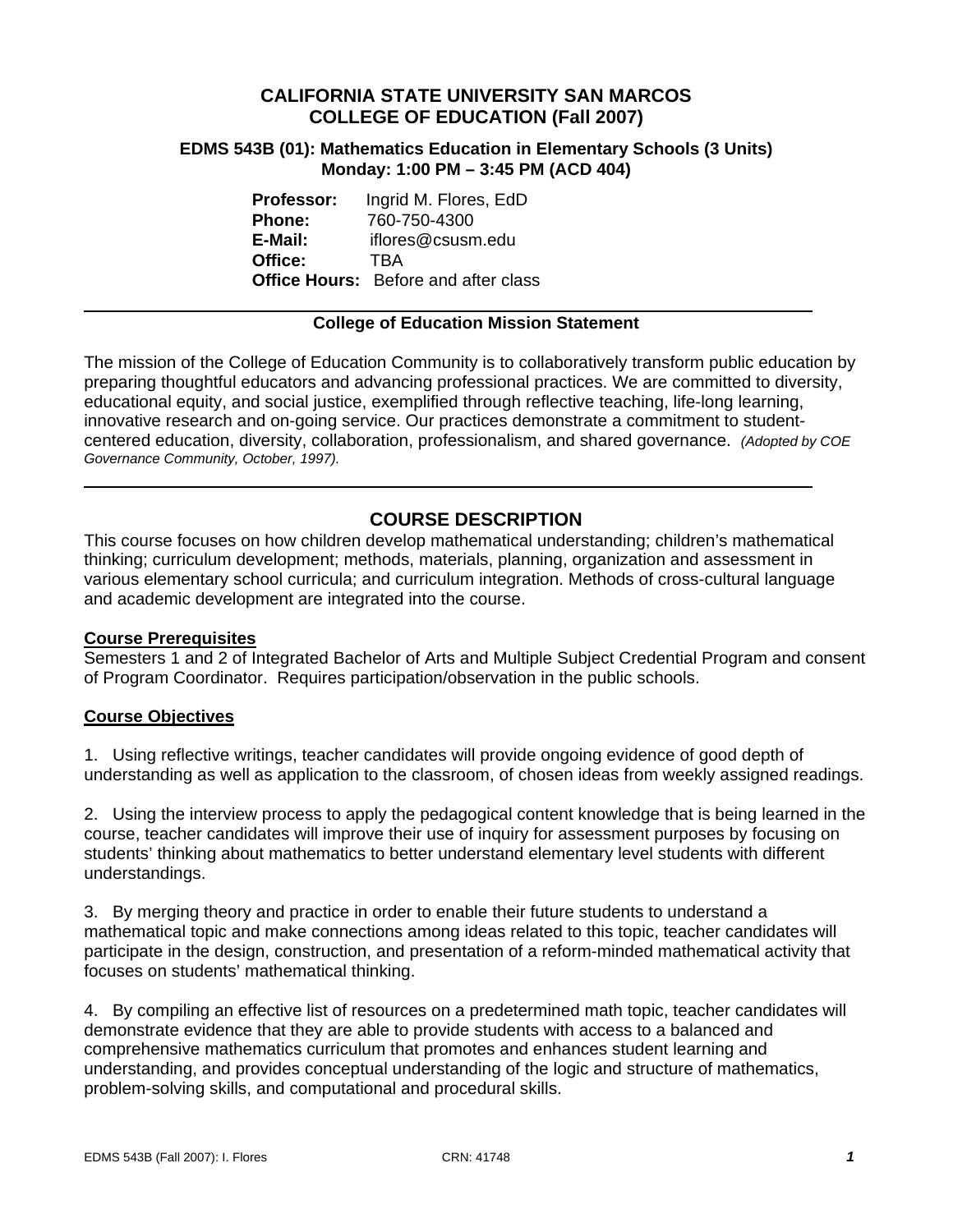5. By reflecting on and weaving what has been learned in the course during the semester regarding mathematics standards, reform-minded mathematics ideas, constructivist teaching and learning methods which enhance how children think and problem solve, teacher candidates will analyze the curriculum that is currently being implemented in their practicum classroom.

6. Teacher candidates will write summary reflections during the course to be submitted, responded to, and archived via TaskStream for final TPE assessments and for creating their final portfolios.

### **Unique Course Requirements**

Students will be required to have access to children in a grade K-6 for the purpose of conducting a series of math interviews to learn about how children think and problem solve.

Each student will be required to implement and videotape a lesson in his or her observation classroom.

#### **Required Texts**

- Van de Walle, J. A. (2007). *Elementary and middle school mathematics: Teaching developmentally* (6th ed). Boston: Pearson Education, Inc. ISBN: 0-205-48392-5 The text has a companion Web site (under construction): http://www.ablongman.com/vandewalle6e
- California Department of Education (2000). *Mathematics framework for California public schools, kindergarten through grade twelve* (2000 Revised Ed.). Sacramento, CA: Author. This document can be found on the WWW at: http://www.cde.ca.gov/ci/ma/cf/documents/mathfrwkcomplete.pdf. The Web site contains a downloadable PDF file. There are also copies in the library for checkout**.**
- Turnbull, A., Turnbull, R., & Wehmeyer, M. (2007). *Exceptional lives: Special education in today's schools.* (5<sup>th</sup> ed). Pearson/Merrill Prentice Hall. ISBN: 0-13-170869-4.

#### **You are required to access the following Web sites and materials for this course.**

- National Council of Teachers of Mathematics (2000). *Principles and standards for school mathematics*. Reston, VA: Author. This document can be found at: http://www.nctm.org/
- Star Test Blueprints for Standards Items (grades 2-7) http://www.cde.ca.gov/ta/tg/sr/documents/math1105.doc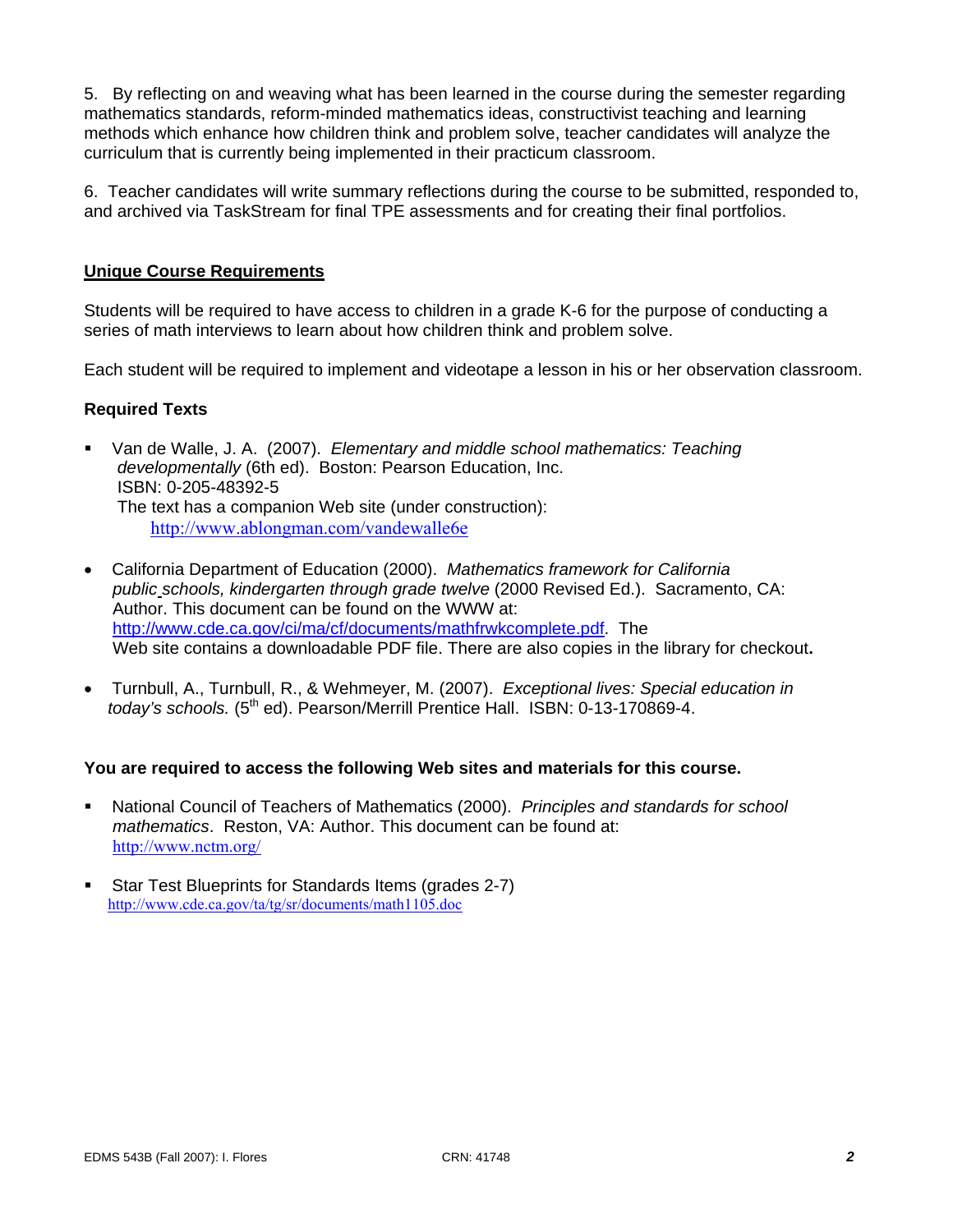# **Authorization to Teach English Learners**

This credential program has been specifically designed to prepare teachers for the diversity of languages often encountered in California public school classrooms. The authorization to teach English learners is met through the infusion of content and experiences within the credential program, as well as additional coursework. Students successfully completing this program receive a credential with authorization to teach English learners.

*(Approved by CCTC in SB 2042 Program Standards, August 02)*

### **Teacher Performance Expectation (TPE) Competencies**

The course objectives, assignments, and assessments have been aligned with the CTC standards for the Multiple Subject Credential. This course is designed to help teachers seeking a California teaching credential to develop the skills, knowledge, and attitudes necessary to assist schools and district in implementing effective programs for all students. The successful candidate will be able to merge theory and practice in order to realize a comprehensive and extensive educational program for all students. You will be required to formally address the following TPEs in this course:

#### **CTC Standards Alignment:**

The course objectives, assignments, and assessments have been aligned with the CTC standards

for Multiple Subjects Credential. The following standards are a primary emphasis in this course:

- **Standard 3**: Relationship between Theory and Practice
- **Standard 4:** Pedagogical Thought and Reflective Practice
- **Standard 5:** Equity, Diversity and Access to the Core Curriculum for All Children
- **Standard 8A:** Pedagogical Preparation for Subject-Specific Content Instruction by MS Candidates (Mathematics)

### **Teacher Performance Expectation (TPE) Competencies:**

#### **Primary Emphases**:

- TPE 1a-Subject Specific Pedagogical Skills for MS Teaching (Mathematics)
- TPE 2-Monitoring Student Learning During Instruction

#### **Secondary Emphases**:

- TPE 3-Interpretation and Use of Assessments
- TPE 4-Making Content Accessible
- TPE 5-Student Engagement
- TPE 6a-Developmentally Appropriate Practices in Grades K-3
- TPE 6b-Developmentally Appropriate Practices in Grades 4-8
- TPE 6d- Developmentally Appropriate Teaching Practices for Special Education: Teaching the Special Education Population in the General Education Environment
- TPE 7-Teaching English Learners
- TPE 8-Learning About Students
- TPE 9-Instructional Planning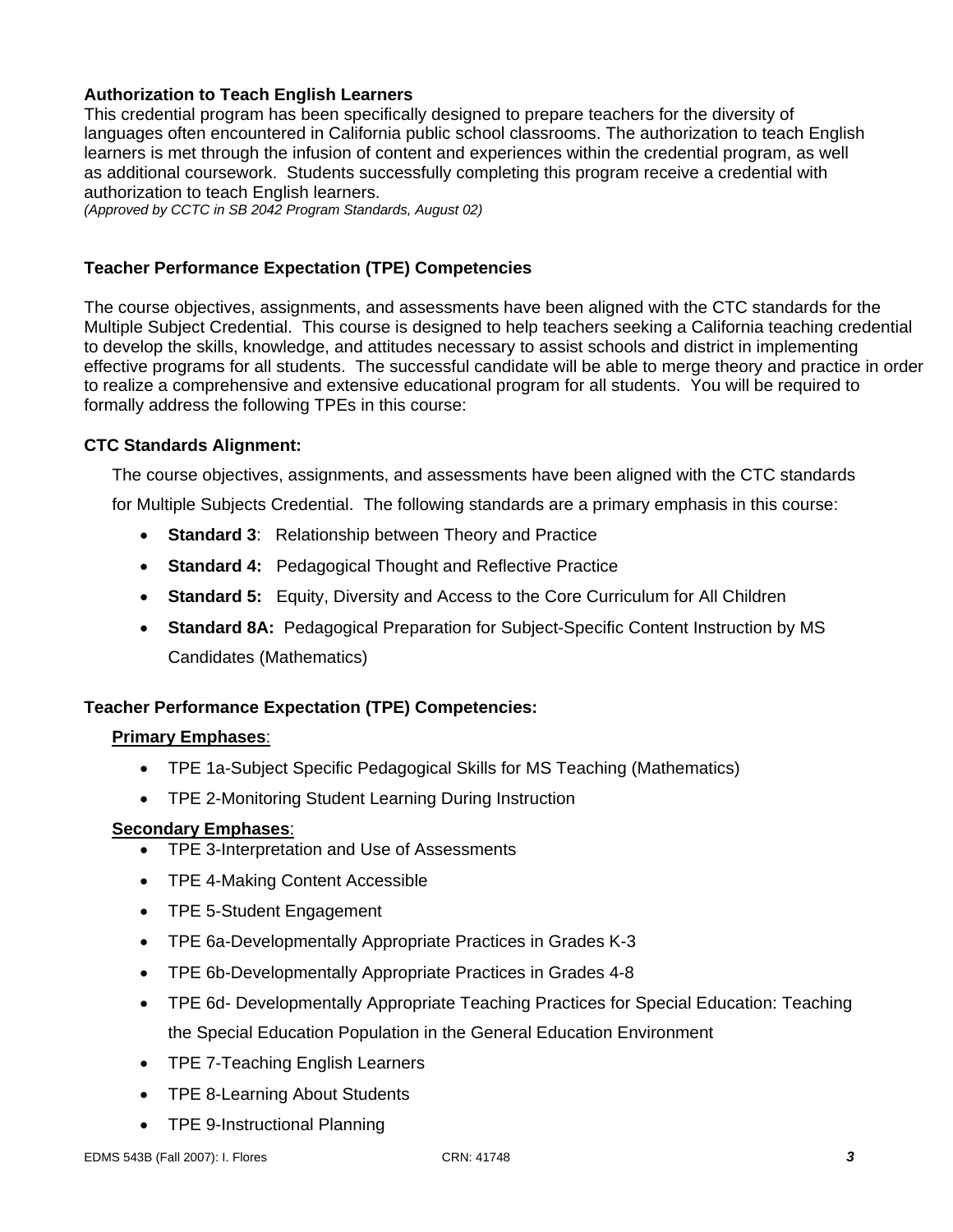- TPE 10-Instructional Time
- TPE 11-Social Environment
- TPE 13-Professional Growth
- TPE 14-Educational Technology in Teaching and Learning

### **College of Education Attendance Policy**

Due to the dynamic and interactive nature of courses in the College of Education, all students are expected to attend all classes and participate actively. At a minimum, students must attend more than 80% of class time, or s/he may not receive a passing grade for the course at the discretion of the instructor. Individual instructors may adopt more stringent attendance requirements. Should the student have extenuating circumstances, s/he should contact the instructor as soon as possible. *(Adopted by the COE Governance Community, December, 1997).*

If you miss two class sessions or are late (or leave early) more than three sessions, you cannot receive a grade of "A". If you miss three class sessions, your highest possible grade is a "C+".

If possible, please discuss with the instructor any extenuating circumstances that will cause you to miss class prior to your absence. Attendance will be taken at each class session. Furthermore, grades on assignments turned in late will be lowered unless **prior arrangements** have been made with the instructor. Absence is no excuse for not turning in assignments, as they may be sent electronically (email) to the instructor if an absence arises or is anticipated.

#### **Students with Disabilities Requiring Reasonable Accommodations**

Students must be approved for services by providing appropriate and recent documentation to the Office of Disable Student Services (DSS). This office is located in Craven Hall 5205, and can be contacted by phone at (760) 750-4905, or TTY (760) 750-4909. Students authorized by DSS to receive reasonable accommodations should meet with their instructor during office hours or, in order to ensure confidentiality, in a more private setting.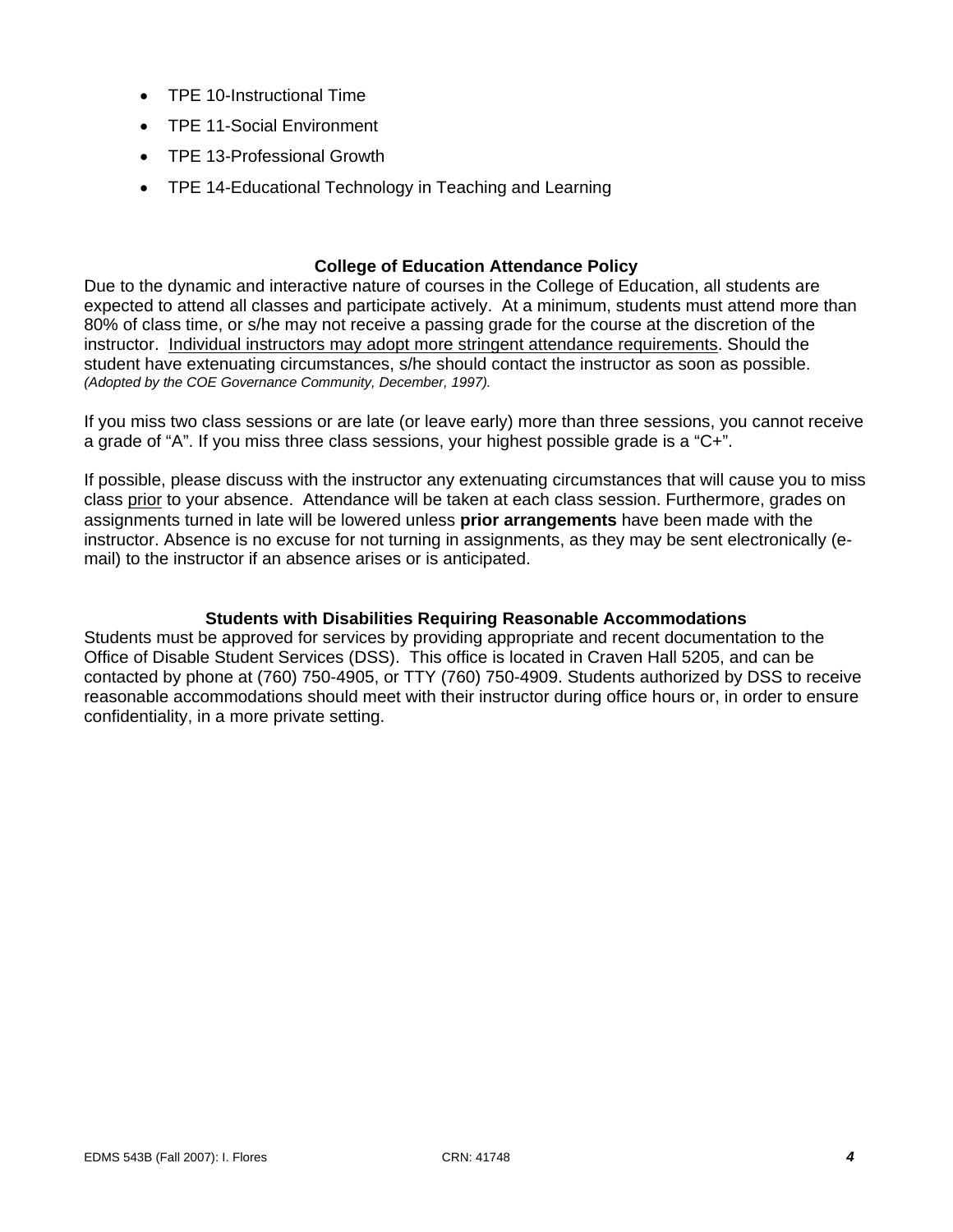### **Course Requirements and Grading Standards**

### **ASSIGNMENTS (The relative weight for each assignment is indicated as a percentage of the total course grade)**

Detailed assignment guidelines and scoring rubrics (course packet) will be provided electronically to each student for all written assignments below. The course calendar/topics schedule is attached to this syllabus.

### **Reading Reflections**

**(10%)** - Each week students will write a "meaningful" reflection on the material assigned to be read for that week. Each reflection will be worth 5 points. These reflections should be one full page in length (use an "11" font, line spacing of 1.5, with **only** your name and class session number as a heading), and should clearly articulate your thoughts **on the assigned readings** and how you might **specifically apply** what you learned from the articles as a teacher in the classroom. Please do not repeat verbatim from the readings. **Other assignments may be given that will substitute the written reflection but not the reading assignment.** These will require more than 1 page in length.

#### **Student Interviews (Critical Assessment Task – CATs)**

**(15%)** - You and one of your classmates will conduct three different student interviews based on questions provided in class. Each interview is worth 10 points. For each interview, you will pose mathematical problems to any one student at a predetermined grade level. The purpose is to get you to begin thinking about students' mathematical understanding, to learn how to effectively pose questions, and interpret the meaning of students' answers, and to provide you with an opportunity to interact with students.

### **Mathematical Resources & Lesson (Critical Assessment Task – CATs)**

**(35%) –** You will first compile resources on a predetermined mathematical topic (15%) and then design a lesson that you will present and videotape in an elementary class (20%). The purpose of this activity is to help you learn how to design effective mathematical activities, to provide you with an opportunity to begin compiling mathematical resources, and to provide an opportunity for you to practice teaching mathematics in an authentic classroom setting.

### **Curriculum Assignment (Critical Assessment Task – CATs)**

**(25%) –** Students will review the mathematics curriculum currently being used in your classroom (e.g., a textbook) at one grade level and write a short paper that investigates the curriculum alignment with the CA Content Standards and current high stakes assessments. Students will also provide their general thoughts and concerns related to the curriculum (e.g., how the curriculum might need to be altered to make strong connections between mathematical concepts and procedures).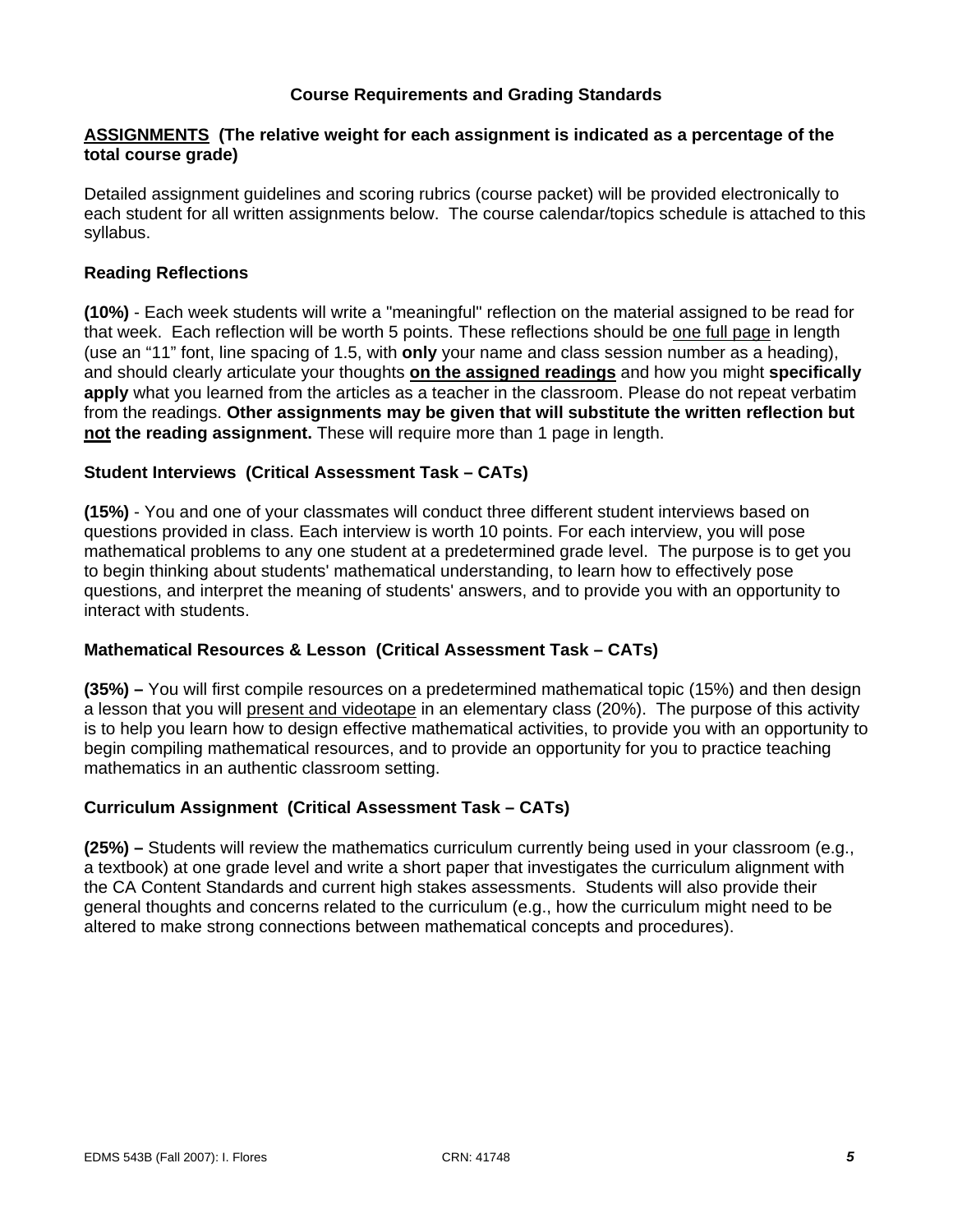# **Taskstream Postings**

**(10%) -** This course is designed to help those seeking a Multiple Subject Credential develop the skills knowledge and attitudes necessary to assist schools and districts in implementing effective programs for all students. The successful candidate will be able to merge theory and practice in order to realize a comprehensive and extensive educational program for all students. Students will document their knowledge and understanding of TPE 1A (math) and TPE 2 through assignments completed in EDMS 543B. This assignment will be considered a final exam, and you will not pass the course if both TPEs are not posted to TaskStream by the due date indicated in the course schedule of topics and assignments located in this syllabus.

#### **Active Participation and Collaboration**

 **(5%) -** Defined as actively engaging and contributing in all class discussions and activities, students will be evaluated daily. A positive attitude is an important component for establishing the definition for active participation and collaboration. In addition, the student will be expected to exhibit professional behavior and demeanor at all times.

### **All University Writing Requirement**

All CSU students must demonstrate competency in writing skills as a requirement for graduation. At Cal State San Marcos, students complete the graduation writing assessment through the All-University Writing Requirement. This requirement mandates that every course at the University must have a writing component of at least 2,500 words (approximately 10 pages). **The writing requirement for this course will be met through weekly writings, student interview reflections, the creation of a lesson plan and mathematical resources, and the curriculum analysis assignment.**

#### **CSUSM Academic Honesty Policy**

Students will be expected to adhere to standards of academic honesty and integrity, as outlined in the Student Academic Honesty Policy. All written work and oral assignments must be original work. All ideas/materials that are borrowed from other sources must have appropriate references to the original sources. Any quoted material should give credit to the source and be punctuated with quotation marks.

Students are responsible for honest completion of their work including examinations. There will be no tolerance for infractions. If you believe there has been an infraction by someone in the class, please bring it to the instructor's attention. The instructor reserves the right to discipline any student for academic dishonesty in accordance with the general rules and regulations of the university. Disciplinary action may include the lowering of grades and/or the assignment of a failing grade for an exam, assignment, or the class as a whole."

Incidents of Academic Dishonesty will be reported to the Dean of Students. Sanctions at the University level may include suspension or expulsion from the University.

#### **Plagiarism:**

As an educator, it is expected that each student will do his/her own work, and contribute equally to group projects and processes. Plagiarism or cheating is unacceptable under any circumstances. If you are in doubt about whether your work is paraphrased or plagiarized see the Plagiarism Prevention for Students website http://library.csusm.edu/plagiarism/index.html. If there are questions about academic honesty, please consult the University catalog.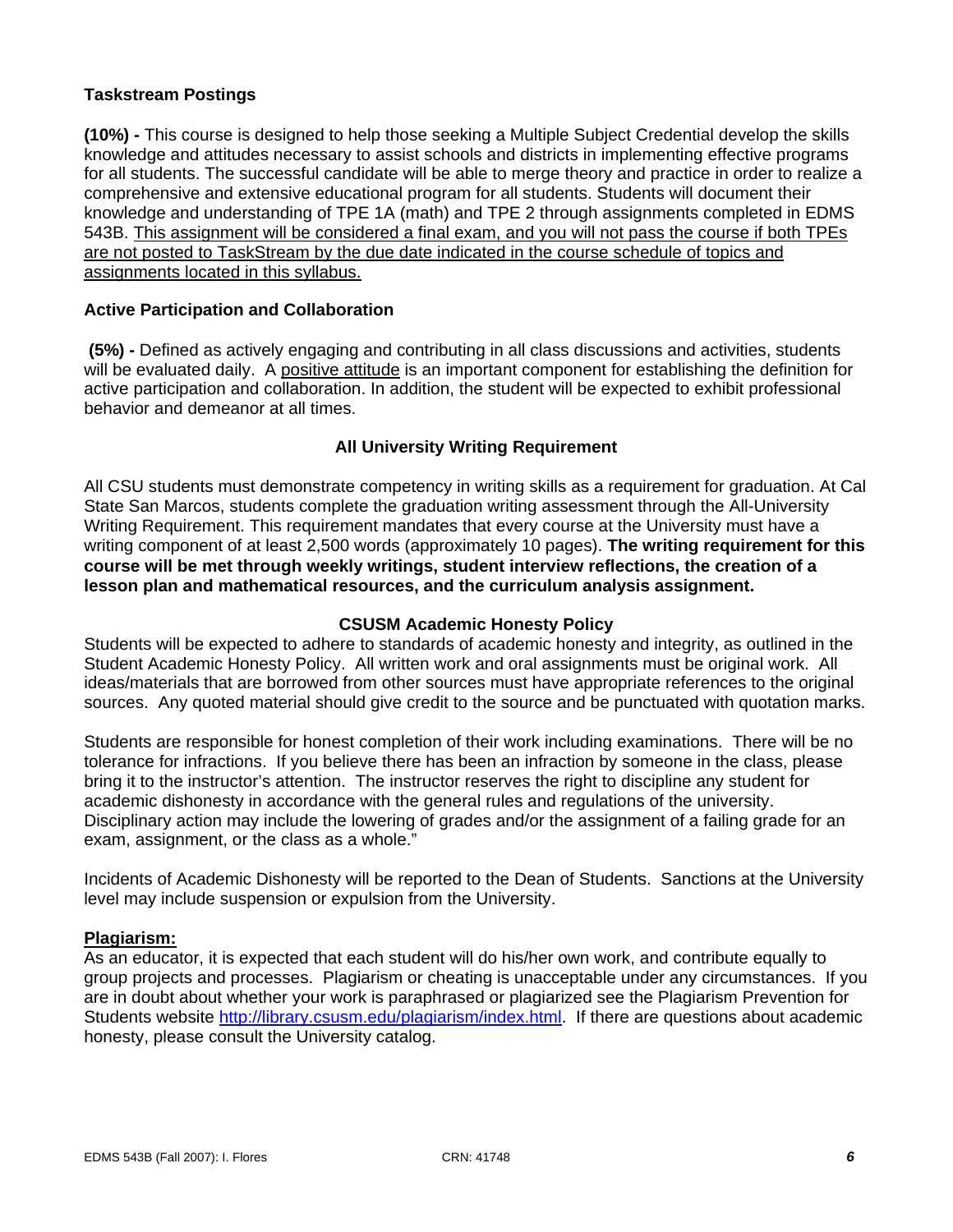**GRADING SCALE:** Grades for this course will be based on the following grading scale:

| A93% - 100 %<br>A-90% - 92%                   |
|-----------------------------------------------|
| B+ 88% - 89%<br>B83% - 87 %<br>$B$ -80% - 82% |
| C+78% - 79%<br>C73% - 77 %                    |

#### **Exemplary "A" Students:**

- Demonstrate serious commitment to their learning, making full use of the learning opportunities available and searching out the implications of their learning for future use.
- **Complete all assignments thoroughly and thoughtfully toward the goal of developing** in-depth math projects.
- Make insightful connections between all assignments and their developing overall understanding of mathematical concepts; they continually question and examine concepts in a genuine spirit of inquiry.
- Students show a high level of achievement of course goals.

### **"B" Students:**

- Simply comply with the course requirements and expectations.
- Complete all assignments, usually thoroughly and thoughtfully.
- Usually connect assignments to their developing overall understanding of mathematical concepts; may be satisfied with accepting their learning as it is received without deeply examining concepts or seeking a higher level of understanding.
- **Students show reasonable achievement of course goals.**

### **"C" Students:**

- Demonstrate an inconsistent level of compliance to course requirements and expectations.
- Complete all assignments with limited thoroughness and thoughtfulness.
- Make limited connections between assignments and their developing overall understanding of mathematical concepts; may not be open to examining concepts on a deeper level and may actually dismiss the importance of such inquiry.
- Attempt, but show limited progress in achieving course goals.

#### **Remember! You are required to maintain a B average (3.0 GPA) in your teacher education courses to receive a teaching credential in the State of California.**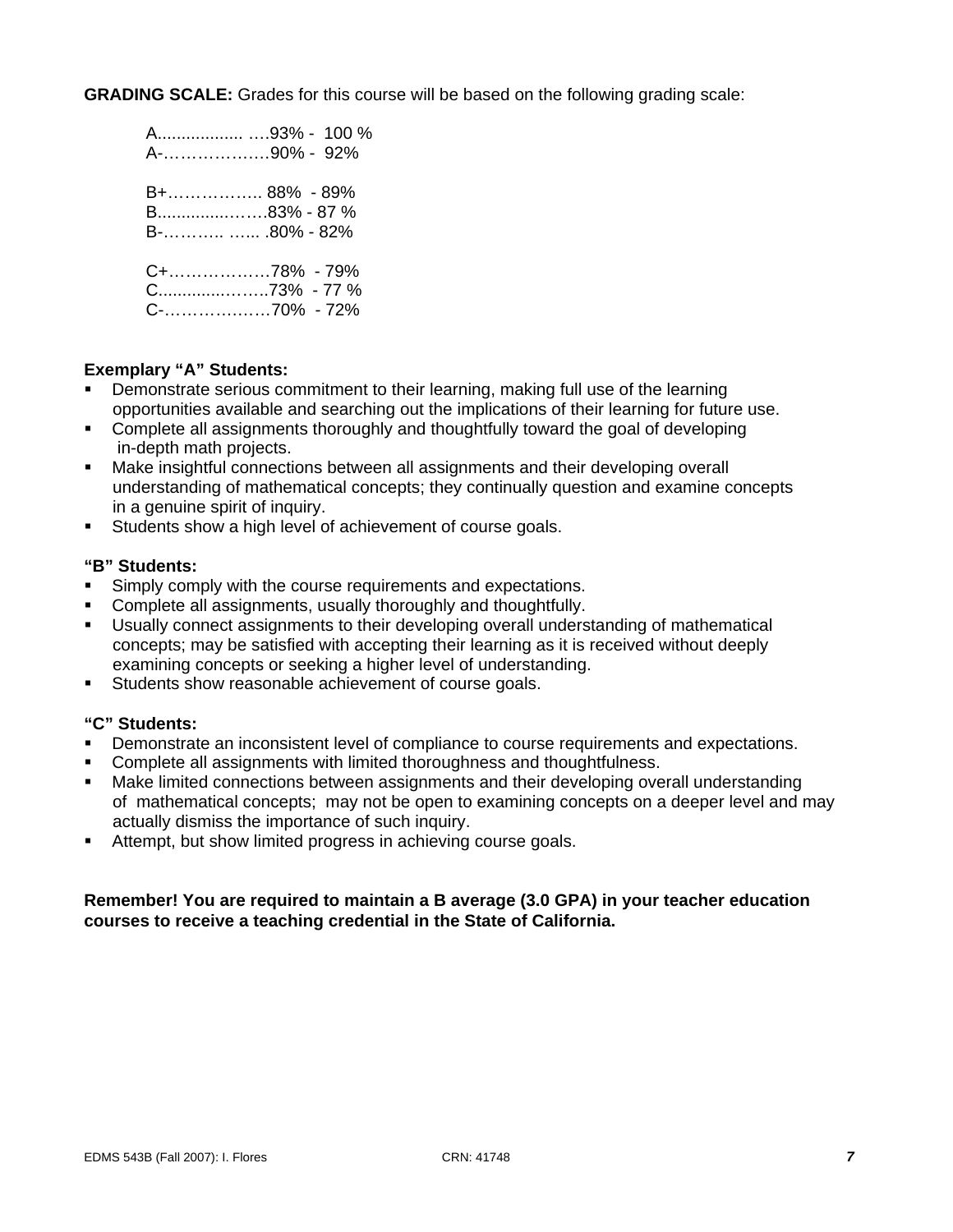# **Curriculum Review Assignment**

EDMS 543B

|                           |                       | <b>Nearly</b>        |                      |                      |
|---------------------------|-----------------------|----------------------|----------------------|----------------------|
|                           | <b>Developing</b>     | <b>Meets</b>         | <b>Meets</b>         | <b>Exceeds</b>       |
| <b>TPE 1, 1a</b>          | Candidate's           | Candidate's          | Candidate's          | Candidate's          |
| Subject Specific          | analysis of the       | analysis of the      | analysis of the      | analysis of the      |
| Pedagogical skills        | curriculum will       | curriculum will      | curriculum will      | curriculum will      |
| for MS Teaching           | demonstrate little to | demonstrate some     | demonstrate          | demonstrate          |
| Assignment                | no understanding      | understanding of     | considerable         | exceptional          |
| (Teaching                 | of how to teach the   | how to teach the     | understanding of     | understanding of     |
| Mathematics in a          | state adopted         | state adopted        | how to teach the     | how to teach the     |
| MS Assignment)            | academic content      | academic content     | state adopted        | state adopted        |
|                           | standard in           | standard in          | academic content     | academic content     |
|                           | mathematics.          | mathematics.         | standard in          | standard in          |
|                           |                       |                      | mathematics.         | mathematics.         |
| TPE <sub>4</sub>          | Candidate's           | Candidate's          | Candidate's          | Candidate's          |
| <b>Making Content</b>     | analysis of the       | analysis of the      | analysis of the      | analysis of the      |
| Accessible                | curriculum will       | curriculum will      | curriculum will      | curriculum will      |
|                           | demonstrate little to | demonstrate some     | demonstrate          | demonstrate          |
|                           | no understanding in   | understanding in     | considerable         | exceptional          |
|                           | the use of            | the use of           | understanding in     | understanding in     |
|                           | pedagogical           | pedagogical          | the use of           | the use of           |
|                           | strategies that will  | strategies that will | pedagogical          | pedagogical          |
|                           | provide all students  | provide all students | strategies that will | strategies that will |
|                           | access to the         | access to the        | provide all students | provide all students |
|                           | mathematics           | mathematics          | access to the        | access to the        |
|                           | curriculum.           | curriculum           | mathematics          | mathematics          |
|                           |                       |                      | curriculum           | curriculum           |
| TPE 6, 6a, 6b             | Candidate's           | Candidate's          | Candidate's          | Candidates's         |
| Developmentally           | analysis of the       | analysis of the      | analysis of the      | analysis of the      |
| Appropriate               | curriculum will       | curriculum will      | curriculum will      | curriculum will      |
| <b>Teaching Practices</b> | demonstrate little to | demonstrate some     | demonstrate          | demonstrate          |
| in Grades K-3 & 4-        | no understanding in   | understanding in     | considerable         | exceptional          |
| 8                         | the use of            | the use of           | understanding in     | understanding in     |
|                           | developmentally       | developmentally      | the use of           | the use of           |
|                           | appropriate           | appropriate          | developmentally      | developmentally      |
|                           | teaching practices.   | teaching practices   | appropriate          | appropriate          |
|                           |                       |                      | teaching practices   | teaching practices   |

Secondary TPE's for this Assignment

- $\triangleright$  TPE 9 Instructional Planning
- $\triangleright$  TPE 10 Instructional Time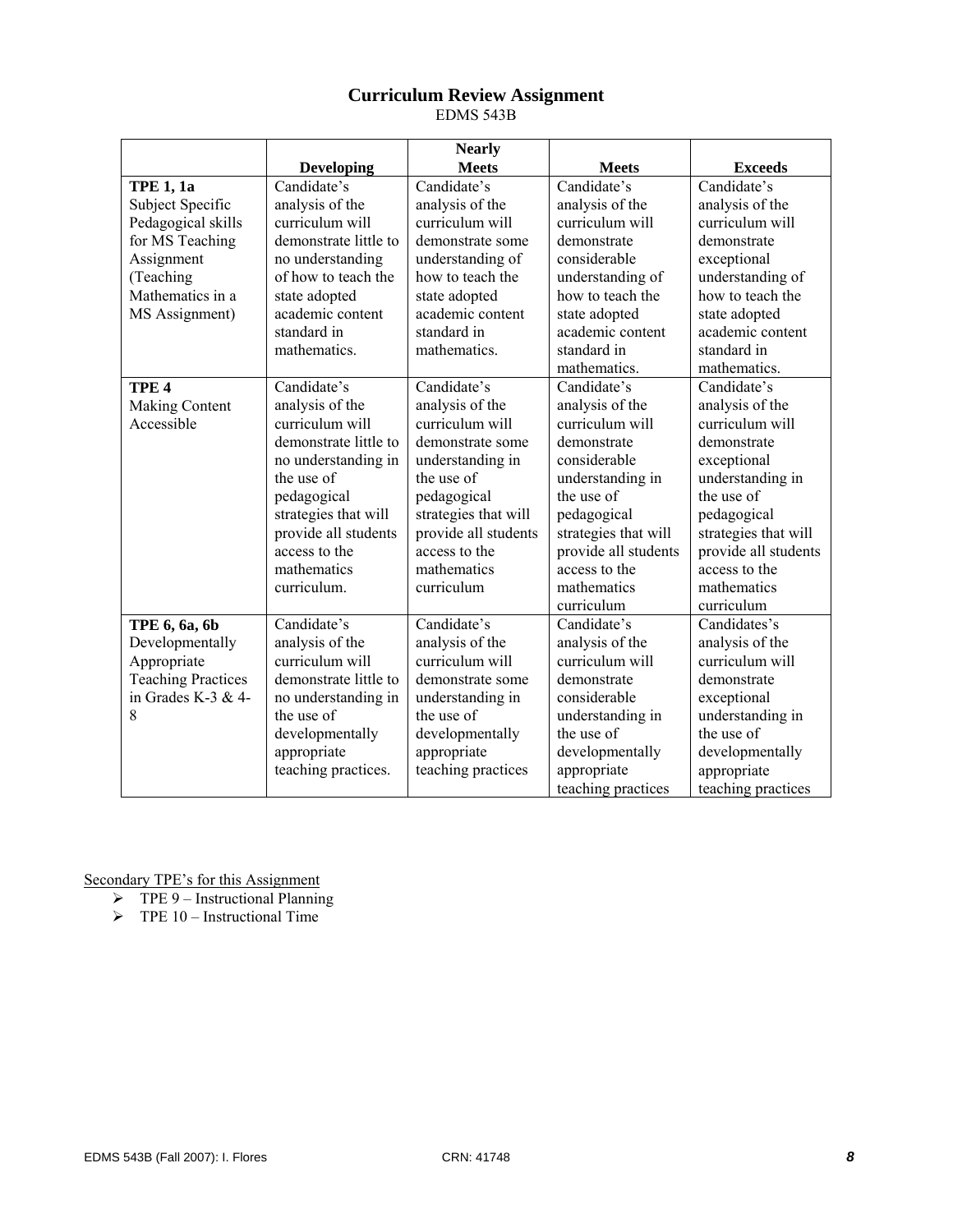# **Lesson Presentation Assignment**

EDMS 543B

|                    |                      | <b>Nearly</b>        |                      |                      |
|--------------------|----------------------|----------------------|----------------------|----------------------|
|                    | <b>Developing</b>    | <b>Meets</b>         | <b>Meets</b>         | <b>Exceeds</b>       |
| <b>TPE 1, 1a</b>   | Candidates' lesson   | Candidates' lesson   | Candidates' lesson   | Candidates' lesson   |
| Subject Specific   | plan and             | plan and             | plan and             | plan and             |
| Pedagogical skills | presentation         | presentation         | presentation         | presentation         |
| for MS Teaching    | demonstrates little  | demonstrates some    | demonstrates         | demonstrates         |
| Assignment         | to no                | understanding of     | considerable         | exceptional          |
| (Teaching          | understanding of     | how to teach the     | understanding of     | understanding of     |
| Mathematics in a   | how to teach the     | state adopted        | how to teach the     | how to teach the     |
| Multiple Subject   | state adopted        | academic content     | state adopted        | state adopted        |
| Assignment)        | academic content     | standard in          | academic content     | academic content     |
|                    | standard in          | mathematics          | standard in          | standard in          |
|                    | mathematics          |                      | mathematics          | mathematics          |
| TPE <sub>4</sub>   | Candidates' lesson   | Candidates' lesson   | Candidates' lesson   | Candidates' lesson   |
| Making Content     | plan and             | plan and             | plan and             | plan and             |
| Accessible         | presentation will    | presentation will    | presentation will    | presentation will    |
|                    | demonstrate little   | demonstrate some     | demonstrate          | demonstrate          |
|                    | to no                | understanding in     | considerable         | exceptional          |
|                    | understanding in     | the use of           | understanding in     | understanding in     |
|                    | the use of           | pedagogical          | the use of           | the use of           |
|                    | pedagogical          | strategies that will | pedagogical          | pedagogical          |
|                    | strategies that will | provide all students | strategies that will | strategies that will |
|                    | provide all students | access to the        | provide all students | provide all students |
|                    | access to the        | mathematics          | access to the        | access to the        |
|                    | mathematics          | curriculum           | mathematics          | mathematics          |
|                    | curriculum           |                      | curriculum           | curriculum           |
| TPE 6, 6a, 6b      | Candidates' lesson   | Candidates' lesson   | Candidates' lesson   | Candidates' lesson   |
| Developmentally    | plan and             | plan and             | plan and             | plan and             |
| Appropriate        | presentation will    | presentation will    | presentation will    | presentation will    |
| Teaching           | demonstrate little   | demonstrate some     | demonstrate          | demonstrate          |
| Practices - Grades | to no                | understanding in     | considerable         | exceptional          |
| $K-3 & 4-8$        | understanding in     | the use of           | understanding in     | understanding in     |
|                    | the use of           | developmentally      | the use of           | the use of           |
|                    | developmentally      | appropriate          | developmentally      | developmentally      |
|                    | appropriate          | teaching practices.  | appropriate          | appropriate          |
|                    | teaching practices.  |                      | teaching practices.  | teaching practices.  |

Secondary TPE's for this Assignment

- ¾ TPE 2 Monitoring Student Learning During Instruction
- $\triangleright$  TPE 5 Student Engagement
- $\triangleright$  TPE 9 Instructional Planning
- $\triangleright$  TPE 10 Instructional Time
- $\triangleright$  TPE 11 Social Environment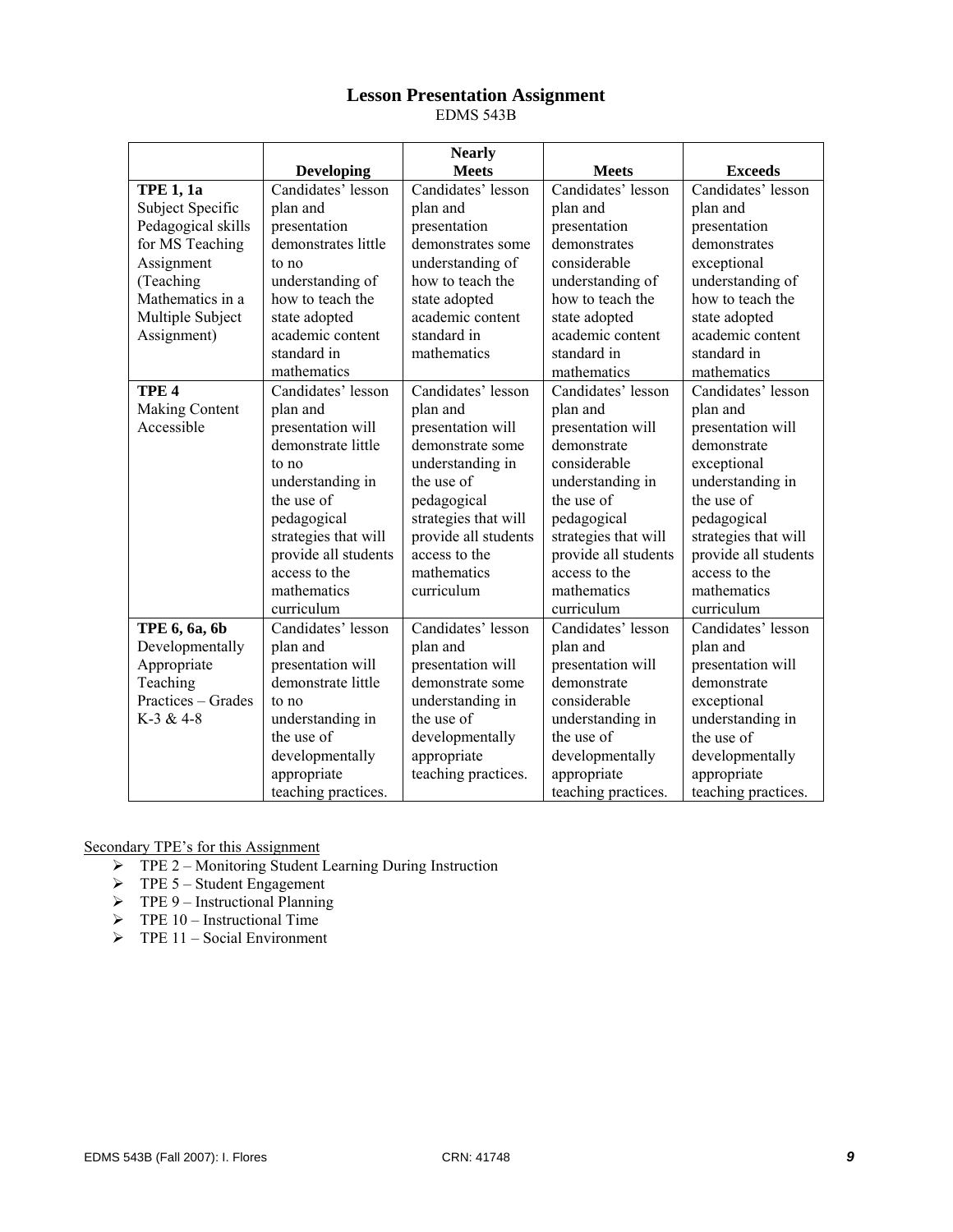# **Lesson Resources Assignment**

EDMS 543B

|                  |                    | <b>Nearly</b>      |                    |                    |
|------------------|--------------------|--------------------|--------------------|--------------------|
|                  | <b>Developing</b>  | <b>Meets</b>       | <b>Meets</b>       | <b>Exceeds</b>     |
| TPE <sub>4</sub> | Candidates'        | Candidates'        | Candidates'        | Candidates'        |
| Making Content   | resources and      | resources and      | resources and      | resources and      |
| Accessible       | descriptions will  | descriptions will  | descriptions will  | descriptions will  |
|                  | demonstrate little | demonstrate some   | demonstrate        | demonstrate        |
|                  | to no              | understanding of   | considerable       | exceptional        |
|                  | understanding of   | how instructional  | understanding of   | understanding of   |
|                  | how instructional  | resources can help | how instructional  | how instructional  |
|                  | resources can help | provide all        | resources can help | resources can help |
|                  | provide all        | students with      | provide all        | provide all        |
|                  | students with      | access to a        | students with      | students with      |
|                  | access to a        | balanced and       | access to a        | access to a        |
|                  | balanced and       | comprehensive      | balanced and       | balanced and       |
|                  | comprehensive      | curriculum.        | comprehensive      | comprehensive      |
|                  | curriculum.        |                    | curriculum.        | curriculum.        |

Secondary TPE's for this Assignment

- ¾ TPE 1a Subject-Specific Pedagogical Skills for MS Teaching Assignments (Teaching Mathematics in a MS Assignment)
- $\triangleright$  TPE 5 Student Engagement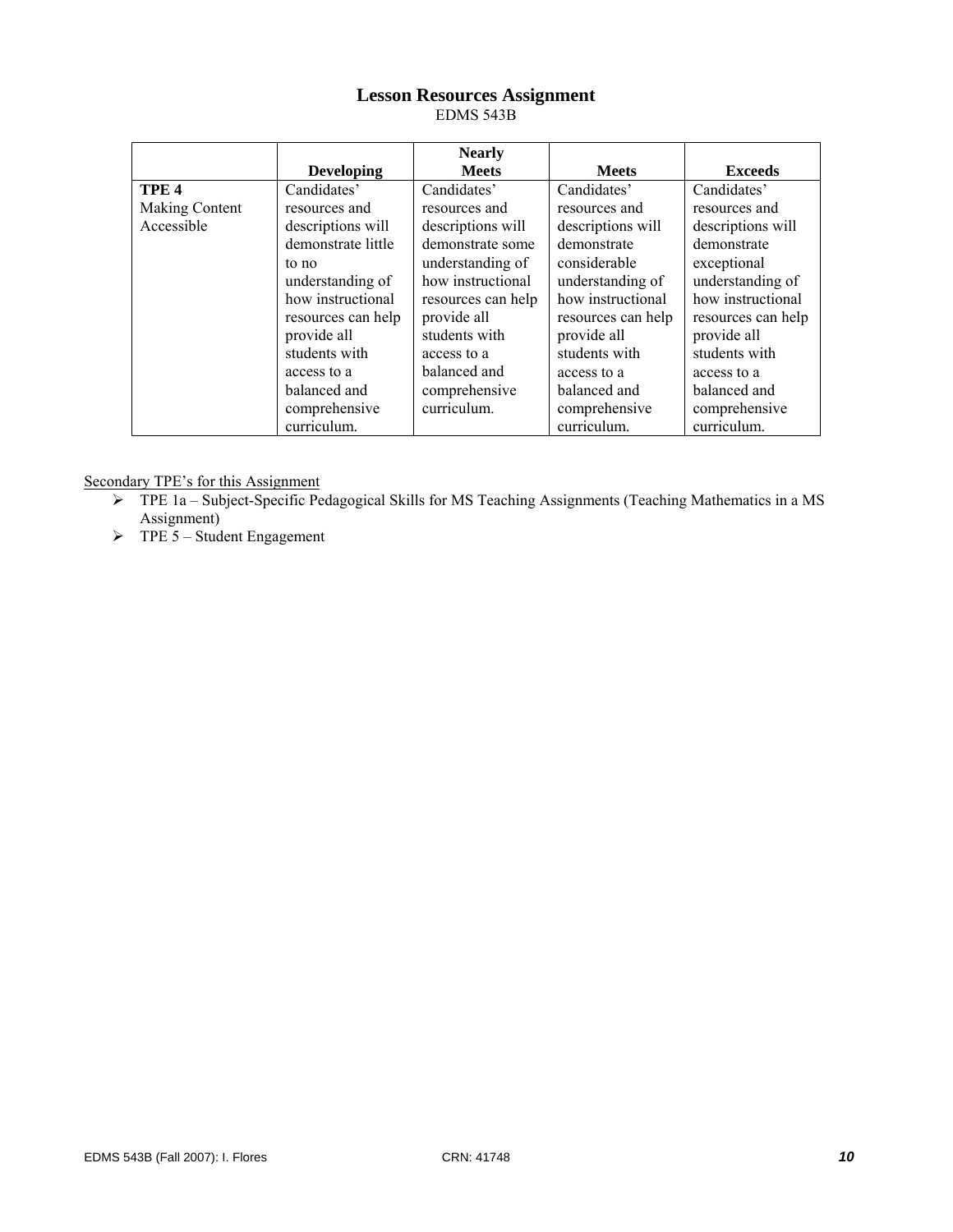### **Student Interviews Assignment**

EDMS 543B

|                         |                        | <b>Nearly</b>                |                              |                              |
|-------------------------|------------------------|------------------------------|------------------------------|------------------------------|
|                         | <b>Developing</b>      | <b>Meets</b>                 | <b>Meets</b>                 | <b>Exceeds</b>               |
| <b>TPE 1, 1a</b>        | Candidate's            | Candidate's                  | Candidate's                  | Candidate's                  |
| Subject Specific        | assessment and         | assessment and               | assessment and               | assessment and               |
| Pedagogical             | recommendations        | recommendations              | recommendations              | recommendations              |
| skills for MS           | from the student       | from the student             | from the student             | from the student             |
| Teaching                | interview              | interview                    | interview                    | interview                    |
| Assignment              | demonstrates little to | demonstrates some            | demonstrates                 | demonstrates                 |
| (Teaching               | no understanding of    | understanding of how         | considerable                 | exceptional                  |
| Mathematics in a        | how to teach the state | to teach the state           | understanding of how         | understanding of how         |
| Multiple Subject        | adopted academic       | adopted academic             | to teach the state           | to teach the state           |
| Assignment)             | content standard in    | content standard in          | adopted academic             | adopted academic             |
|                         | mathematics            | mathematics                  | content standard in          | content standard in          |
|                         |                        |                              | mathematics                  | mathematics                  |
| TPE <sub>2</sub>        | Candidate's            | Candidate's                  | Candidate's                  | Candidate's                  |
| Monitoring              | assessment and         | assessment and               | assessment and               | assessment and               |
| <b>Student Learning</b> | recommendations        | recommendations              | recommendations              | recommendations              |
| During                  | from the student       | from the student             | from the student             | from the student             |
| Instruction             | interview              | interview                    | interview                    | interview                    |
|                         | demonstrates little to | demonstrates some            | demonstrates                 | demonstrates                 |
|                         | no understanding of    | understanding of how         | considerable                 | exceptional                  |
|                         | how to monitor         | to monitor student           | understanding of how         | understanding of how         |
|                         | student learning and   | learning and how to          | to monitor student           | to monitor student           |
|                         | how to effectively     | effectively make use         | learning and how to          | learning and how to          |
|                         | make use of this       | of this information          | effectively make use         | effectively make use         |
|                         | information when       | when teaching.               | of this information          | of this information          |
|                         | teaching.              |                              | when teaching.               | when teaching.               |
| TPE <sub>3</sub>        | Candidate              | Candidate                    | Candidate                    | Candidate                    |
| Interpretation          | demonstrates little to | demonstrates some            | demonstrates                 | demonstrates                 |
| and Use of              | no understanding of    | understanding of how         | considerable                 | exceptional                  |
| Assessments             | how to effectively     | to effectively assess        | understanding of how         | understanding of how         |
|                         | assess students'       | students' content            | to effectively assess        | to effectively assess        |
|                         | content knowledge      | knowledge through            | students' content            | students' content            |
|                         | through the use of     | the use of student           | knowledge through            | knowledge through            |
|                         | student interviews.    | interviews.                  | the use of student           | the use of student           |
|                         |                        |                              | interviews.                  | interviews.                  |
|                         |                        |                              |                              |                              |
| TPE <sub>4</sub>        | Candidate's            | Candidate's                  | Candidate's                  | Candidate's                  |
| <b>Making Content</b>   | recommendations        | recommendations              | recommendations              | recommendations              |
| Accessible              | from the student       | from the student             | from the student             | from the student             |
|                         | interview              | interview                    | interview                    | interview                    |
|                         | demonstrates little to | demonstrates some            | demonstrates                 | demonstrates                 |
|                         | no understanding in    | understanding in the         | considerable                 | exceptional                  |
|                         | the use of             | use of pedagogical           | understanding in the         | understanding in the         |
|                         | pedagogical            | strategies that will         | use of pedagogical           | use of pedagogical           |
|                         |                        |                              |                              | strategies that will         |
|                         | strategies that will   | provide all students         | strategies that will         |                              |
|                         | provide all students   | access to the<br>mathematics | provide all students         | provide all students         |
|                         | access to the          |                              | access to the<br>mathematics | access to the<br>mathematics |
|                         | mathematics            | curriculum                   |                              |                              |
|                         | curriculum             |                              | curriculum                   | curriculum                   |

Secondary TPE's for this Assignment

 $\triangleright$  TPE 5 – Student Engagement

¾ TPE 6, 6a, 6b – Developmentally Appropriate Practices in Grades K-3 & Grades 4-8.

 $\triangleright$  TPE 8 – Learning about Students and TPE 9 – Instructional Planning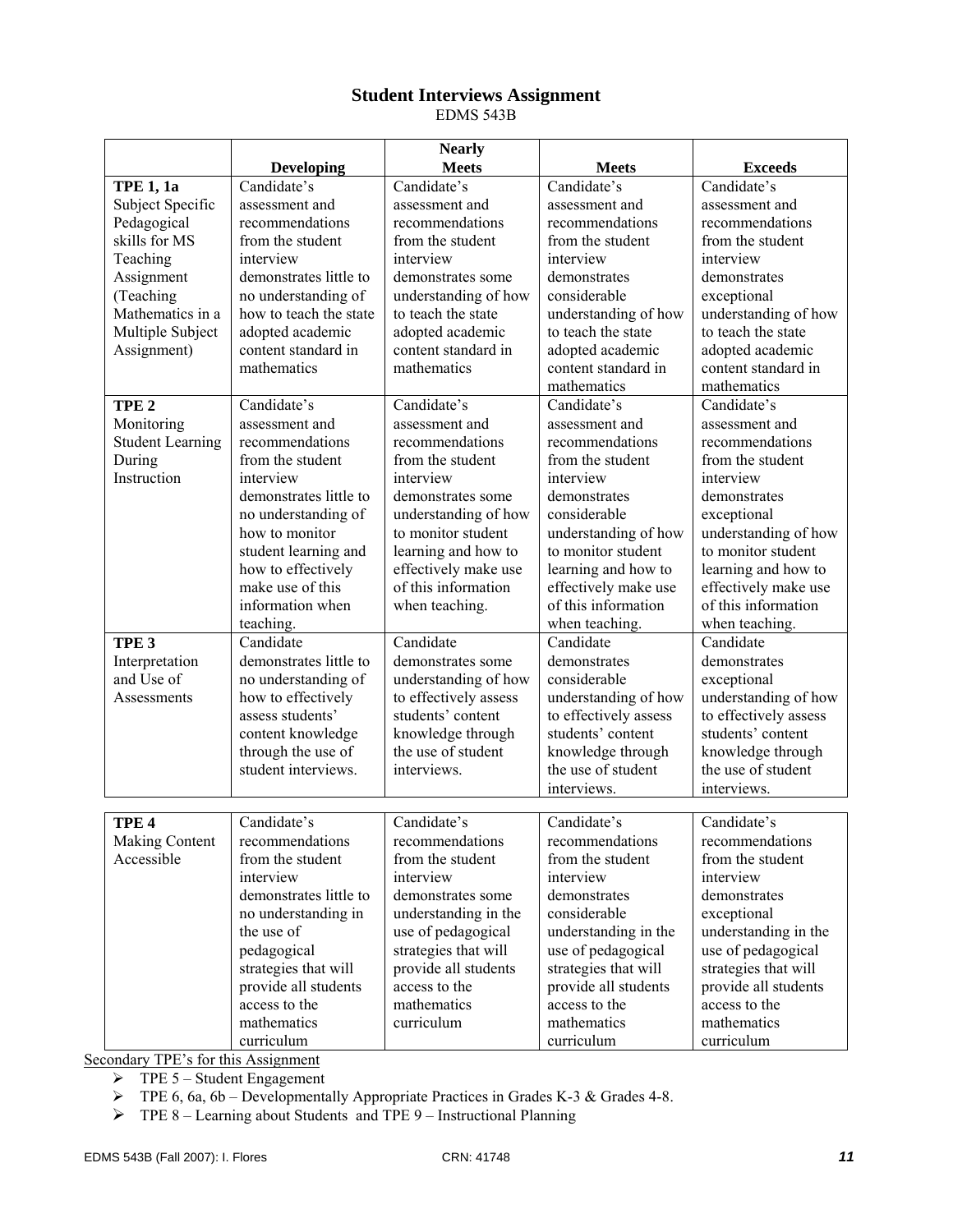| <b>DATE</b>       | EDMS 543B COURSE TOPICS & ASSIGNMENTS (MON.)                                                   | <b>READINGS (Text and Other Sources)</b>                               |
|-------------------|------------------------------------------------------------------------------------------------|------------------------------------------------------------------------|
| Session 1         | Introduction to Mathematics Education                                                          | 2 - Exploring What It Means to do                                      |
| 8/27/07           | Developing Mathematical Understanding                                                          | Mathematics                                                            |
|                   | Characteristics of Effective Classrooms: Overview of Instructional                             | 3 -Developing Understanding in Mathematics                             |
|                   | Practices                                                                                      |                                                                        |
| Session 2         | Problem Solving                                                                                | 4 -Teaching Through Problem Solving                                    |
| 9/10/07           |                                                                                                |                                                                        |
|                   | Math Content Standards (CA and NCTM): Introduction                                             | 5 - Planning in the Problem-Based Classroom                            |
| Session 3         | <b>CA Mathematics Content Standards</b>                                                        | This document is available on:                                         |
| 9/17/05           | Group presentations of assigned standards                                                      | http://www.cde.ca.gov/re/pn/fd/documents/mat                           |
|                   |                                                                                                | hematics-frame.pdf.                                                    |
| Session 4         | Assessment - Connecting Instruction with Assessment                                            |                                                                        |
| 9/24/07           | <b>Student Math Interviews</b>                                                                 | 6 - Building Assessment into Instruction                               |
|                   | How Children Learn Through Problem-Solving Development:                                        |                                                                        |
|                   | <b>Cognitively Guided Instruction</b>                                                          |                                                                        |
| Session 5         | Special Populations: Creating Inclusive Classrooms                                             | 7 - Teaching Mathematics Equitably to All                              |
| 10/01/07          |                                                                                                | Children                                                               |
|                   | Article summary/critique on Math and Special Needs due                                         | Article per student's choice                                           |
| Session 6         | Number Sense I: What it Means and How We Can Help Children<br>Develop It.                      | 9 - Developing Early Number Concepts<br>and Number Sense               |
| 10/08/07          | <b>Practice Interview Due</b>                                                                  |                                                                        |
| Session 7         | Number Sense II:                                                                               |                                                                        |
| 10/15/07          | Classification of Word Problems for Addition and Subtraction                                   | 10 - Developing Meanings for the Operations                            |
|                   | How All Children Can Construct Efficient Mental Tools for Fact                                 | 11 - Helping Children Master the Basic Facts                           |
|                   | Mastery.                                                                                       |                                                                        |
| Session 8         | Number Sense III:                                                                              |                                                                        |
| 10/22/07          | Developing Understanding of Place Value                                                        | 12 - Whole-Number Place-Value Development                              |
|                   | <b>Place Value Interview due</b>                                                               |                                                                        |
| $***$ 1           | <b>Place Value Lesson Presentation</b>                                                         |                                                                        |
| Session 9         | Number Sense IV:                                                                               | 13 - Strategies for Whole-Number                                       |
| 10/29/07          | Developing Flexible Methods of Computation, Mental Strategies, and                             | Computation                                                            |
|                   | Estimation.                                                                                    |                                                                        |
|                   | Addition/Subtraction OR Multiplication/Division interview due (turn                            | 14 - Computational Estimation with Whole                               |
|                   | in only one interview)                                                                         | <b>Numbers</b>                                                         |
| $** 2$            | Add/Subtraction OR Multiplication/Division lesson presentation                                 |                                                                        |
| Session 10        | Algebraic Reasoning and Functions - Exploring patterns, variables, and                         | 15 - Algebraic Thinking: Generalizations,                              |
| 11/05/07          | equations. Developing function concepts.                                                       | Patterns, and Functions                                                |
| $***$ 3           | <b>Algebra and Functions Interview due</b>                                                     |                                                                        |
|                   | <b>Algebra and Functions lesson presentation</b><br>Equation Tiles - grades 4-6                | 24 – Developing Concepts of Exponents,<br>Integers, and Real Numbers   |
|                   | Algebra Lab Gear-grades 6-8                                                                    |                                                                        |
|                   |                                                                                                |                                                                        |
| Session 11        | Fractions I and Fractions II                                                                   | 16 - Developing Fraction Concepts                                      |
| 11/19/07          | Constructing Understanding of Fractions; Fraction Computation<br><b>Fraction interview due</b> | 17 - Computation with Fractions<br>18 – Decimal & Percent Concepts and |
| ** 4, 5           | <b>Fraction lesson presentations</b>                                                           | Decimal Computation                                                    |
|                   | Computer Lab for TPEs 1A (math) and 2 - Draft required                                         | 19 - Proportional Reasoning                                            |
| Session 12        | Measurement - Customary and Metric system                                                      | 20 - Developing Measurement Concepts                                   |
| 11/26/07          | <b>Measurement interview due</b>                                                               |                                                                        |
| $**6$             | <b>Measurement lesson presentation</b>                                                         |                                                                        |
|                   | Geometry - Developing Geometric Reasoning and Spatial Sense                                    | 21 - Geometric Thinking and Geometric                                  |
|                   | Geometry interview due                                                                         | Concepts                                                               |
| $***7$            | <b>Geometry lesson presentation</b>                                                            |                                                                        |
| Session 13        | Probability & Data Analysis - Developing meaningful experiences                                | 22 - Concepts of Data Analysis                                         |
| 12/03/07          | Exploring concepts of chance, simple and independent events                                    |                                                                        |
|                   | Probability & Data Analysis interview due                                                      | 23 – Exploring Concepts of Probability                                 |
| $** 8$            | Probability & Data Analysis lesson presentation                                                |                                                                        |
|                   | Last day to turn in curriculum assignment                                                      |                                                                        |
| 12/03/07          | TaskStream Posting Due-Absolute last day to post!!!                                            |                                                                        |
| <b>Technology</b> | This competency will be infused throughout the course. Use this chapter                        | 8 - Technology & School Mathematics                                    |
|                   | as an ongoing reference.                                                                       |                                                                        |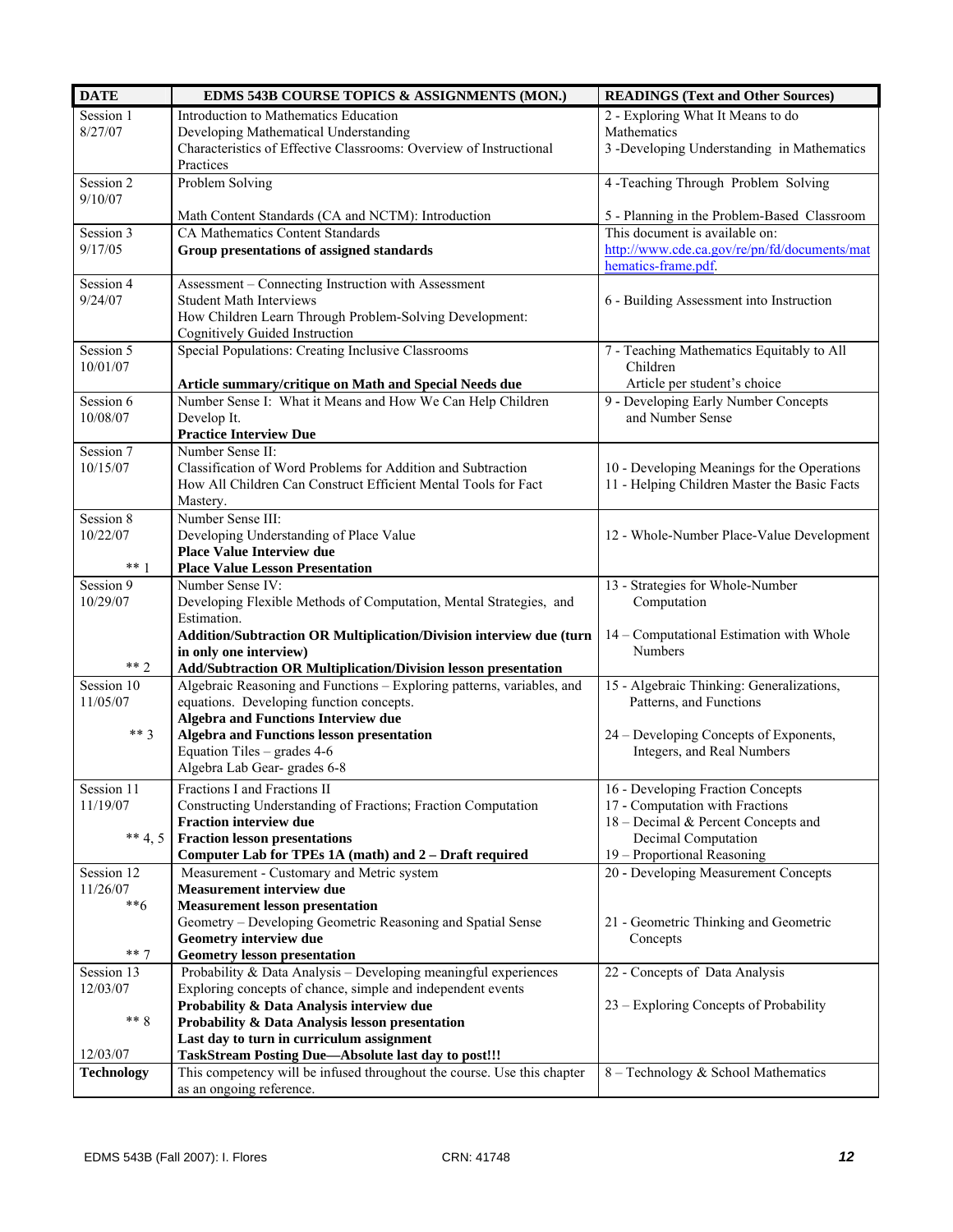# **SB 2042 - AUTHORIZATION TO TEACH ENGLISH LEARNERS COMPETENCIES**

| PART 1:<br><b>LANGUAGE STRUCTURE AND</b><br>FIRST- AND SECOND-LANGUAGE<br><b>DEVELOPMENT</b>                                                    | <b>PART 2:</b><br><b>METHODOLOGY</b><br>OF BILINGUAL, ENGLISH<br><b>LANGUAGE DEVELOPMENT,</b><br><b>AND CONTENT INSTRUCTION</b> | <b>PART 3:</b><br><b>CULTURE AND</b><br><b>CULTURAL DIVERSITY</b>                                   |
|-------------------------------------------------------------------------------------------------------------------------------------------------|---------------------------------------------------------------------------------------------------------------------------------|-----------------------------------------------------------------------------------------------------|
| I. Language Structure and Use:<br><b>Universals and Differences</b><br>(including the structure of English)                                     | I. Theories and Methods of Bilingual<br><b>Education</b>                                                                        | I. The Nature of Culture                                                                            |
| A. The sound systems of language<br>(phonology)                                                                                                 | A. Foundations                                                                                                                  | A. Definitions of culture                                                                           |
| <b>B.</b> Word formation (morphology)                                                                                                           | B. Organizational models: What works for<br>whom?                                                                               | <b>B.</b> Perceptions of culture                                                                    |
| C. Syntax                                                                                                                                       | C. Instructional strategies                                                                                                     | C. Intra-group differences (e.g., ethnicity,<br>race, generations, and micro-cultures)              |
| D. Word meaning (semantics)                                                                                                                     | II. Theories and Methods for Instruction<br>In and Through English                                                              | D. Physical geography and its effects on<br>culture                                                 |
| E. Language in context                                                                                                                          | A. Teacher delivery for both English<br>language development and content<br>instruction                                         | E. Cultural congruence                                                                              |
| <b>F.</b> Written discourse                                                                                                                     | <b>B.</b> Approaches with a focus on English<br>language development                                                            | II. Manifestations of Culture: Learning<br><b>About Students</b>                                    |
| G. Oral discourse                                                                                                                               | C. Approaches with a focus on content<br>area instruction (specially designed<br>academic instruction delivered in<br>English)  | A. What teachers should learn about their<br>students                                               |
| H. Nonverbal communication                                                                                                                      | D. Working with paraprofessionals                                                                                               | <b>B.</b> How teachers can learn about their<br>students                                            |
| I. Language Change                                                                                                                              |                                                                                                                                 | C. How teachers can use what they learn<br>about their students (culturally responsive<br>pedagogy) |
| II. Theories and Factors in First- and<br><b>Second-Language Development</b>                                                                    | III. Language and Content Area<br><b>Assessment</b>                                                                             | <b>III. Cultural Contact</b>                                                                        |
| A. Historical and current theories and models<br>of language analysis that have implications<br>for second-language development and<br>pedagogy | A. Purpose                                                                                                                      | A. Concepts of cultural contact                                                                     |
| B. Psychological factors affecting first- and<br>second-language development                                                                    | <b>B.</b> Methods                                                                                                               | <b>B.</b> Stages of individual cultural contact                                                     |
| C. Socio-cultural factors affecting first- and<br>second-language development                                                                   | C. State mandates                                                                                                               | C. The dynamics of prejudice                                                                        |
| D. Pedagogical factors affecting first- and<br>second-language development                                                                      | <b>D.</b> Limitations of assessment                                                                                             | <b>D.</b> Strategies for conflict resolution                                                        |
| E. Political factors affecting first- and second-<br>language development                                                                       | E. Technical concepts                                                                                                           | IV. Cultural Diversity in U.S. and CA.                                                              |
|                                                                                                                                                 |                                                                                                                                 | A. Historical perspectives                                                                          |
|                                                                                                                                                 |                                                                                                                                 | <b>B.</b> Demography                                                                                |
|                                                                                                                                                 |                                                                                                                                 | C. Migration and immigration                                                                        |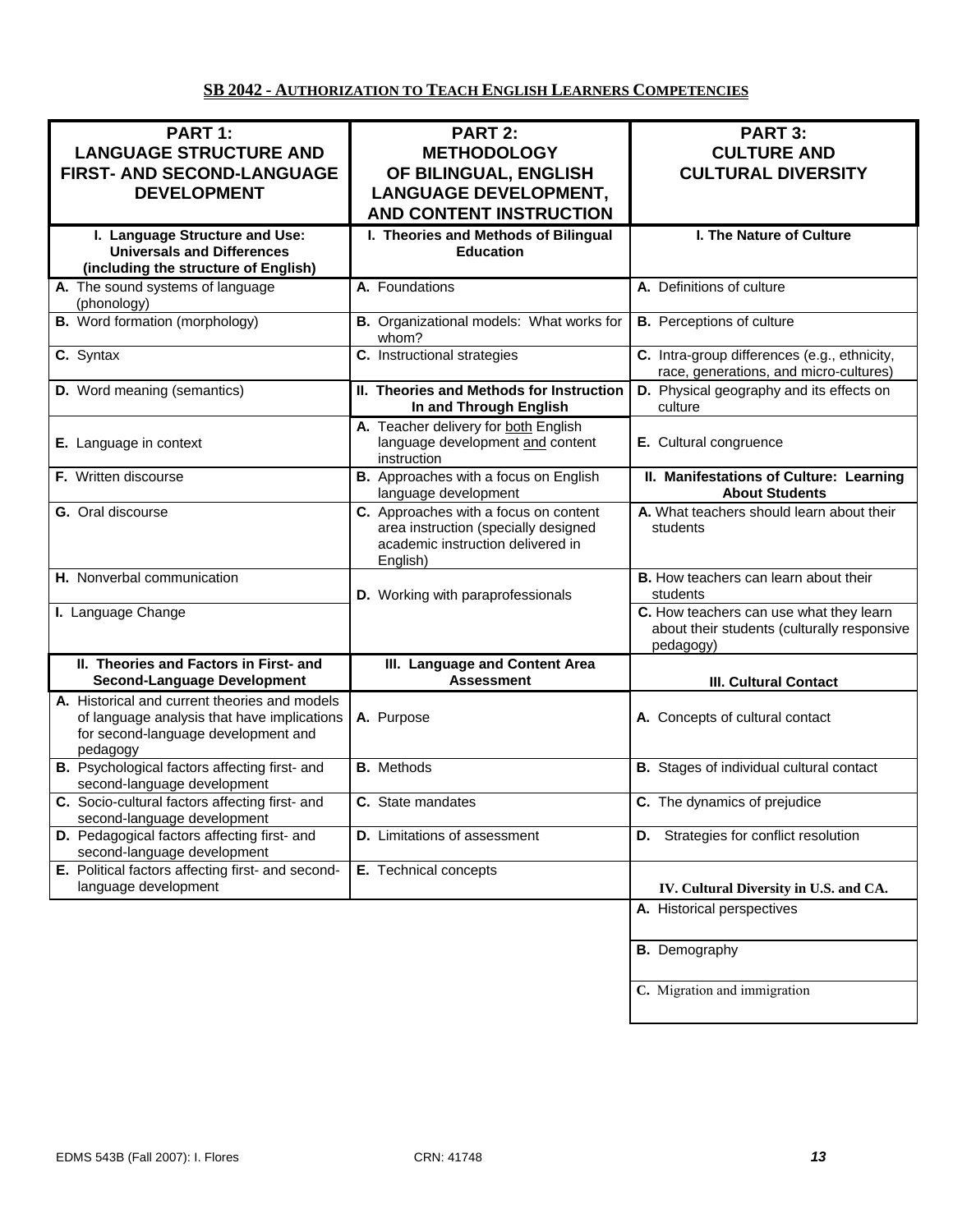### **Lesson Plan Format**

#### **I. CONSIDERATIONS BEFORE THE LESSON**

#### **Facts about the Learners**

Who are my students and how do they learn?

What forms of communication do my students use?

#### **Content/Context**

Content area(s) **\*\*\*** or discipline(s) Grade level(s) Content standards addressed Lesson's Objectives Prior knowledge and skills

#### **Product/Assessments**

In what varied authentic ways will students demonstrate accomplishment of the objectives?

What criteria will you use to judge students' success for each objective?

#### **Management/Discipline Considerations**

What materials and resources are needed? How will you incorporate technology? How will you handle the room arrangement? How will you handle student grouping? How will you handle student transitions and misbehavior?

#### **II. OPENING THE LESSON/** *INTO*

Anticipatory Set - How will you motivate and focus students?

#### **III. PROCESS/STEPS OF INTRUCTION/** *THROUGH*

#### **A. Teacher Input**

- 1. How will you describe and model skills?
- 2. How will you provide examples and non-examples?
- 3. How will teach to the objective(s)?
- 4. How will you actively involve all students?
- 5. What will the teacher do?
- 6. What will the student do?

#### **B. Guided Practice**

- 1. How will students practice alone?
- 2. How will you check for understanding?
- 3. What will your interventions consist of if the objectives are not being met?

#### **C. Independent Practice/Formative Assessment**

What benchmark criteria will you look for to assess if students are meeting the objectives?

#### **D. Closure/Summative Assessment**

 How will you have students summarize their learning? How will you assess students have met the objectives?

#### **IV. AFTER THE LESSON/***BEYOND*

#### **A. Transfer**

How will your structure opportunities for students to continue practice and transfer learning?

#### **B. Reflection**

- 1. What went well in the lesson and was it relevant and worthwhile?
- 2. What evidence do you have that the lesson went well?
- 3. What changes will you make to enhance learning?
- **4.** What benefits do these changes have for the students and your effectiveness as a teacher?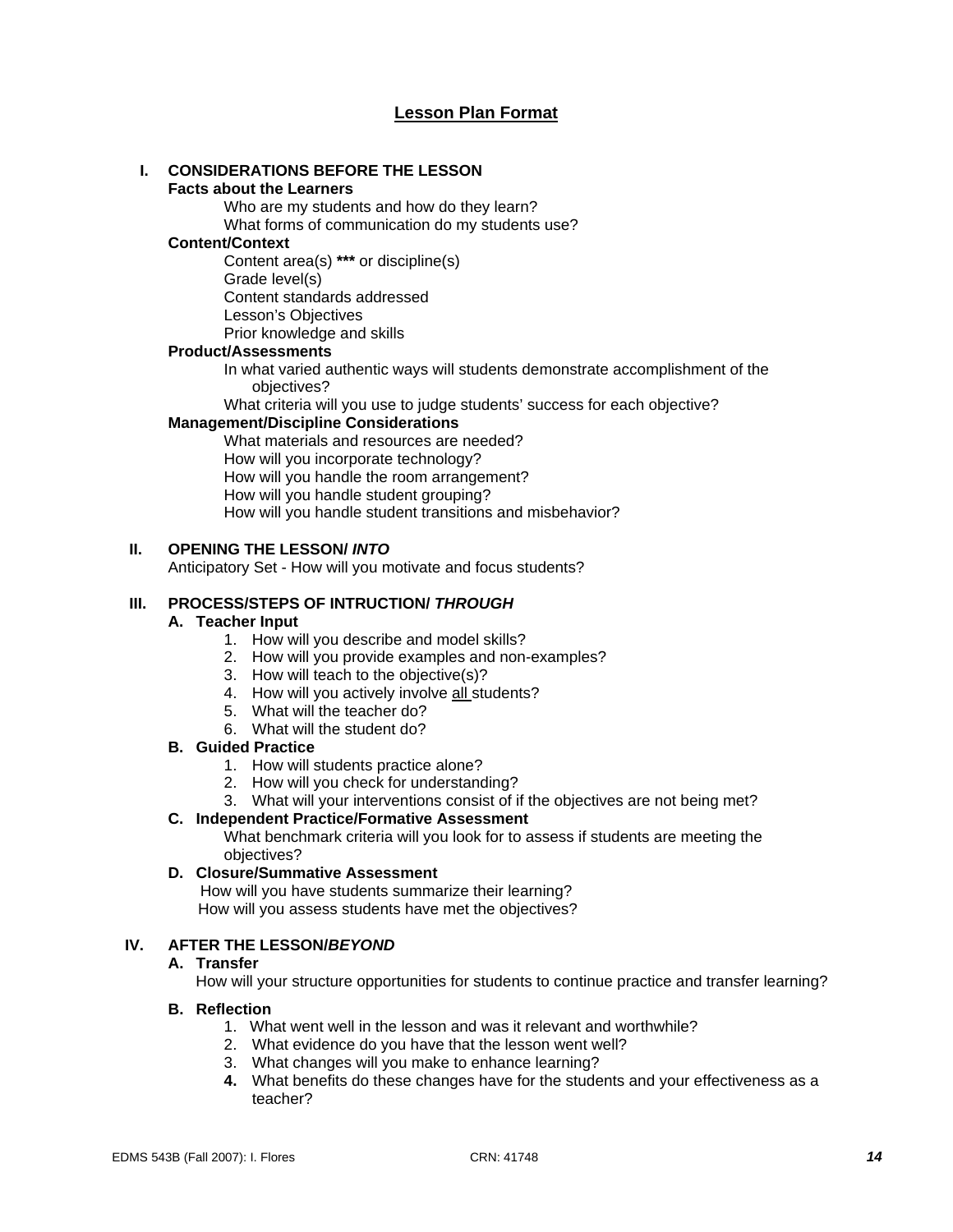\*\*\*NOTE: To provide essential background information for the content aspect of the Universal Design Lesson Plan, at least one full page of text is required that communicates to the reader (for example, another teacher) what mathematical content a teacher must know in order to teach the lesson for understanding. That is, what content knowledge is necessary to be able to effectively teach the lesson for children's mathematical understanding (a major focus of EDMS 543)? You may use your course text and any other resources that will help you with this task.